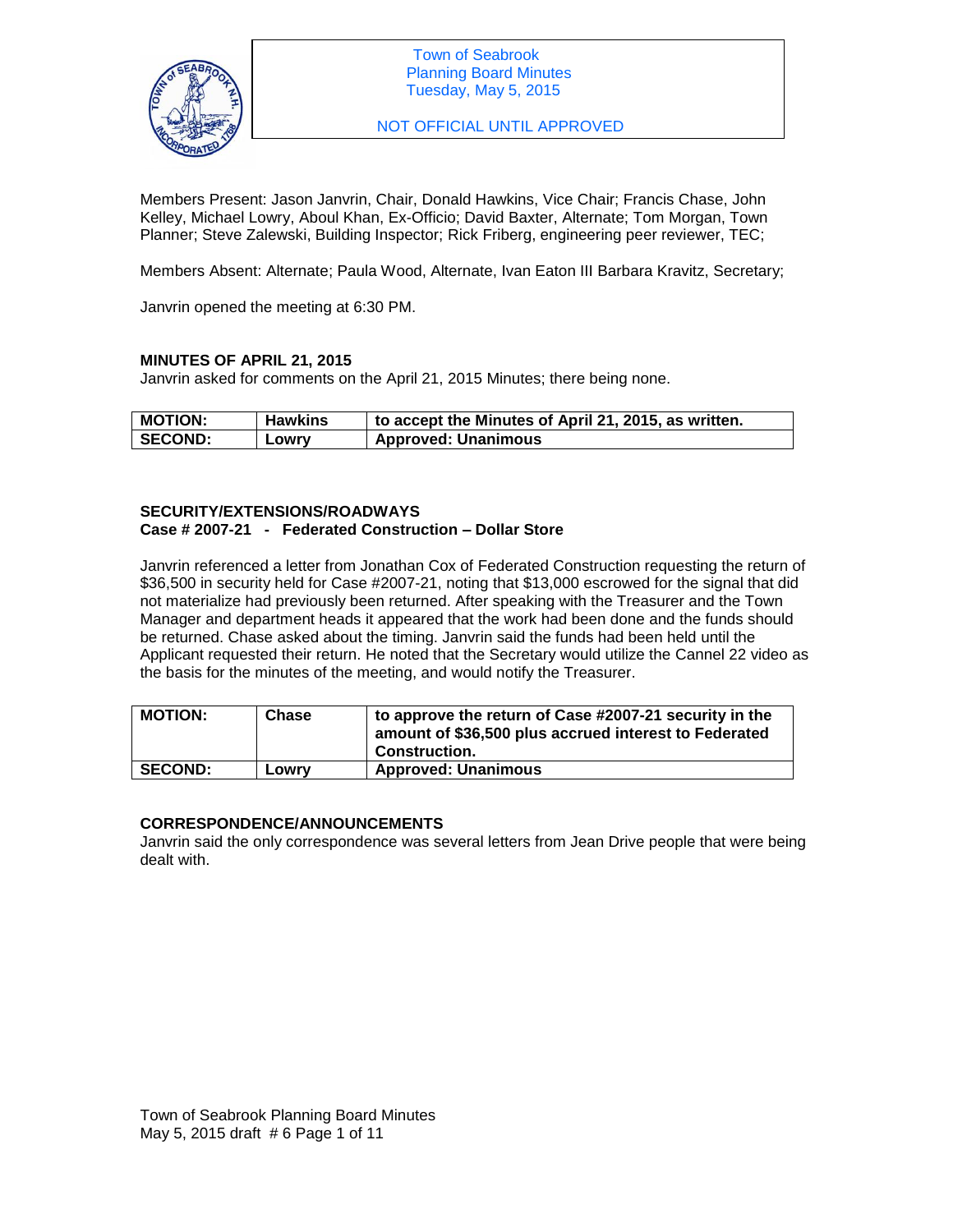

NOT OFFICIAL UNTIL APPROVED

**PUBILC HEARINGS New Cases**

# **Case #20115-06 Moore Family Trust Case #2015-06: Proposal by the Moore Family Trust for a condominium conversion at 6 & 8 Moore's Lane, Tax Map 41, Lots 1 & 100.**

Attending: Robert Moore Appearing for the Applicant: Henry Boyd Jr, Millennium Engineering

Boyd said that Robert Moore had done a good job of managing the family land in a manner that enabled many of the family members to live together on various Moore's Lane parcels. This proposal involved the remaining two lots which Moore would give to grandchildren in the form of 2 condominiums on each lot. Because the location of the houses was not yet decided they were asking for a box waiver; this would be taken care of through the building permit. They did not think a technical review was needed because the building application would require water, sewer and driveway permits from department heads. He hoped the Board would see this as a simple condominium conversion and approve the design as submitted. He would add the waiver to the planset and assist Moore with the department heads.

Morgan asked if Boyd had seen his memo; Boyd had not and asked that such memos be made available sooner. Morgan had no problem with this submission, as the Board was being asked to approve the condominium status for property it had reviewed before. Janvrin asked about paperwork in re waivers. Boyd said the requested waivers were for houses and contours and/or grading. Lowry asked if a vote was needed re TRC

| <b>MOTION:</b> | LOWIV | to accept Case #2015-06 as administratively complete<br>for jurisdiction and deliberation. |
|----------------|-------|--------------------------------------------------------------------------------------------|
| <b>SECOND:</b> | Chase | <b>Approved: Unanimous</b>                                                                 |

| <b>MOTION:</b> | LOWIV | to not require Case #2015-06 to meet with the<br><b>Technical Review Committee.</b> |
|----------------|-------|-------------------------------------------------------------------------------------|
| <b>SECOND:</b> | Chase | <b>Approved: Unanimous</b>                                                          |

Hawkins asked Boyd to restate the approval request. Boyd said the two lots could have two dwellings each because by right they had more than 45,000 square feet; they just did not know where the houses would be sited except for the one existing house. Condominium status was chosen so that each owner could deal with their own bank for a loan. A subdivision with a road would be too expensive and unnecessary. Janvrin asked the size of the water main along the road. Boyd said 8 inches up to the hydrant. Hawkins summarized that there would be 2 condominium lots, each with 2 dwellings – one condominium association. Chase asked why they did not apply separately for each lot. Boyd said that would mean 2 applications and cost more money. Hawkins said because there would not be a TRC meeting, there should be a condition that the department heads be allowed to review the plans, make comments, and assure that they have whatever they need and are satisfied. Boyd said that would not be a problem. There was also a 30 day appeals process; he and Moore would visit the department heads and revise anything as necessary. Hawkins emphasized that at least the water department has said that it

Town of Seabrook Planning Board Minutes May 5, 2015 draft # 6 Page 2 of 11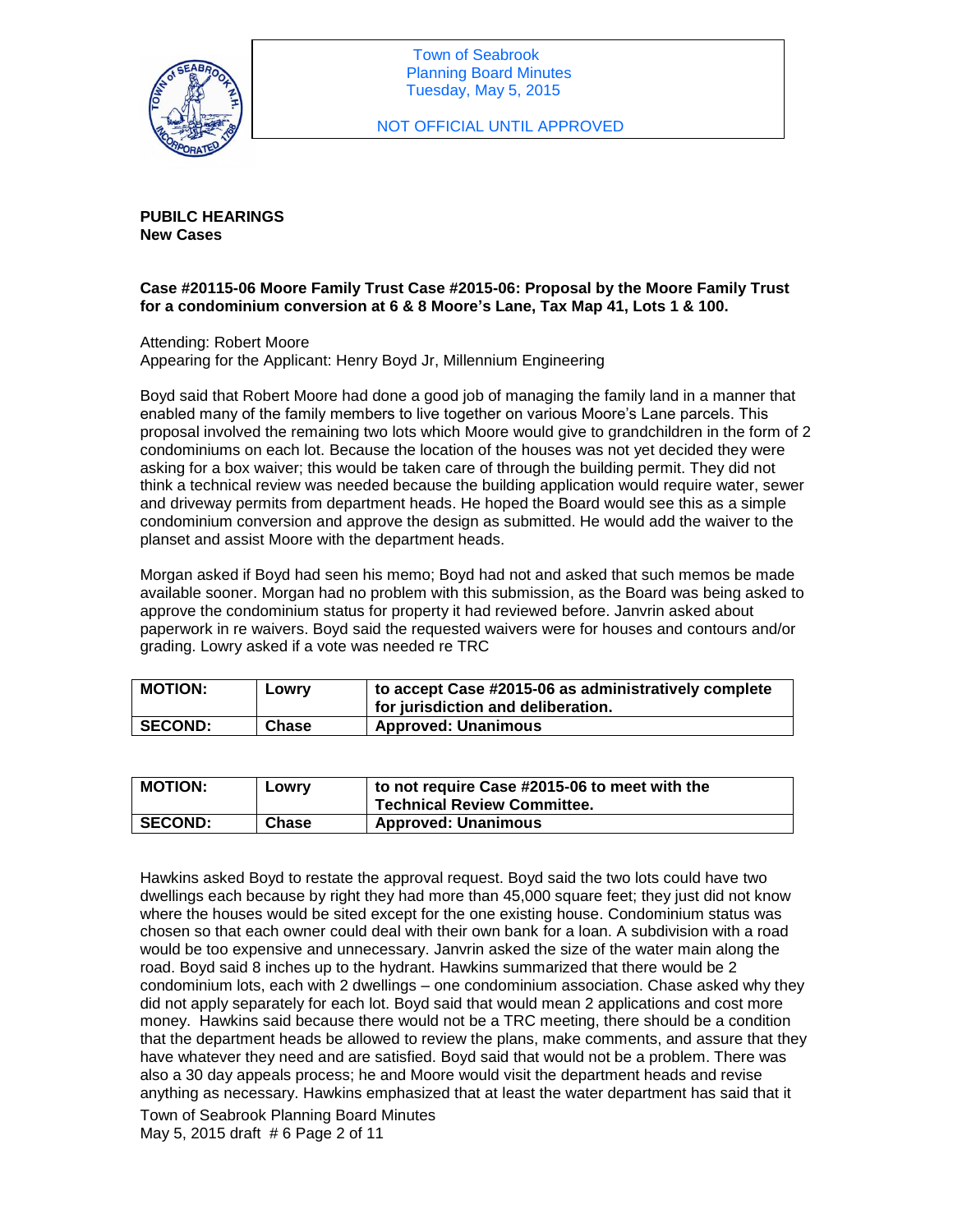

wants to see the plans to assure the correct hook-ups for condominiums. Boyd said he would check with the departments

| <b>MOTION:</b> | <b>Khan</b> | to approve Case #2015-06 Moore Family Trust for a<br>condominium conversion at 6 & 8 Moores Lane, Tax<br>Map 41, Lots 1 & 100, conditioned on the Applicant<br>satisfying the Planning Board that the Department<br>Heads are satisfied with the siteplan. |
|----------------|-------------|------------------------------------------------------------------------------------------------------------------------------------------------------------------------------------------------------------------------------------------------------------|
| <b>SECOND:</b> | Lowrv       | <b>Approved: Unanimous</b>                                                                                                                                                                                                                                 |

#### **Case #2015-07: Proposal by DDR and Tesla Motors Inc. to install 8 electric vehicle charging stations on 10 parking spaces at Seabrook Commons, 700 Lafayette Road, Tax Map 8, Lot 55-200.**

Attending: Jesse Karp, Regional Manager, Raza Udin, Supercharger Project Manager, Max De Zegher, Tesla Motors;

Udin said that the proposed Seabrook commons installation was aimed to satisfy customers in the New England coming out of Boston and would be a part of Tesla's world-wide supercharger network .He met with Morgan about a year ago to see what would be required to open on the DDR site in Seabrook. Udin said that DDR had approved the plan and provided a letter of support. Janvrin asked Morgan to speak to his memoranda comments. Morgan asked about the signage alerting travelers along Route 1 as to how to access the supercharger area. Udin explained that Tesla cars had directional information so that drivers could query the supercharger locations and be guided into the site; eventually technology would allow some hands-free action. Baxter asked about the entrances. Udin said coming off I-95 drivers would be directed north onto Route 1 and into Seabrook Commons. Baxter asked if going straight through the intersection might be better; Baxter thought that was the original intention. Udin said GPS was a feature. Four of the charging stations would be geared for Tesla care which have a larger battery pack and energy capacity, allowing about 150 miles in range in about 30 minutes; the other stations would be available for other automotive brands but at this time might take 10-20 hours to recharge.

Chase asked if this installation were part of the state's program for installations across New Hampshire. Udin said it was not, although they were in touch with the granite state people. Tesla took on the capital costs to move ahead and opened its first location in Hooksett several months ago; Seabrook will be the second. These installations were not part of the state program. Lowry asked about the charging costs. Udin said it was completely free, which is an incentive for the supercharger network. This is also a benefit to the host and the town as Tesla customers could shop at the mall stores while their cars were being charged. Hawkins noted a 50 percent charge appeared to take about 30 minutes and asked about a full charge. Udin said that would take a little over an hour. Kelley asked if there were any public safety issues. Udin said that was not really an issue although they provide public responder instructions to local fire departments. There have not been accidents in Tesla's 203 North American installations. Cars cannot drive away without disengaging from the charger.

Town of Seabrook Planning Board Minutes May 5, 2015 draft # 6 Page 3 of 11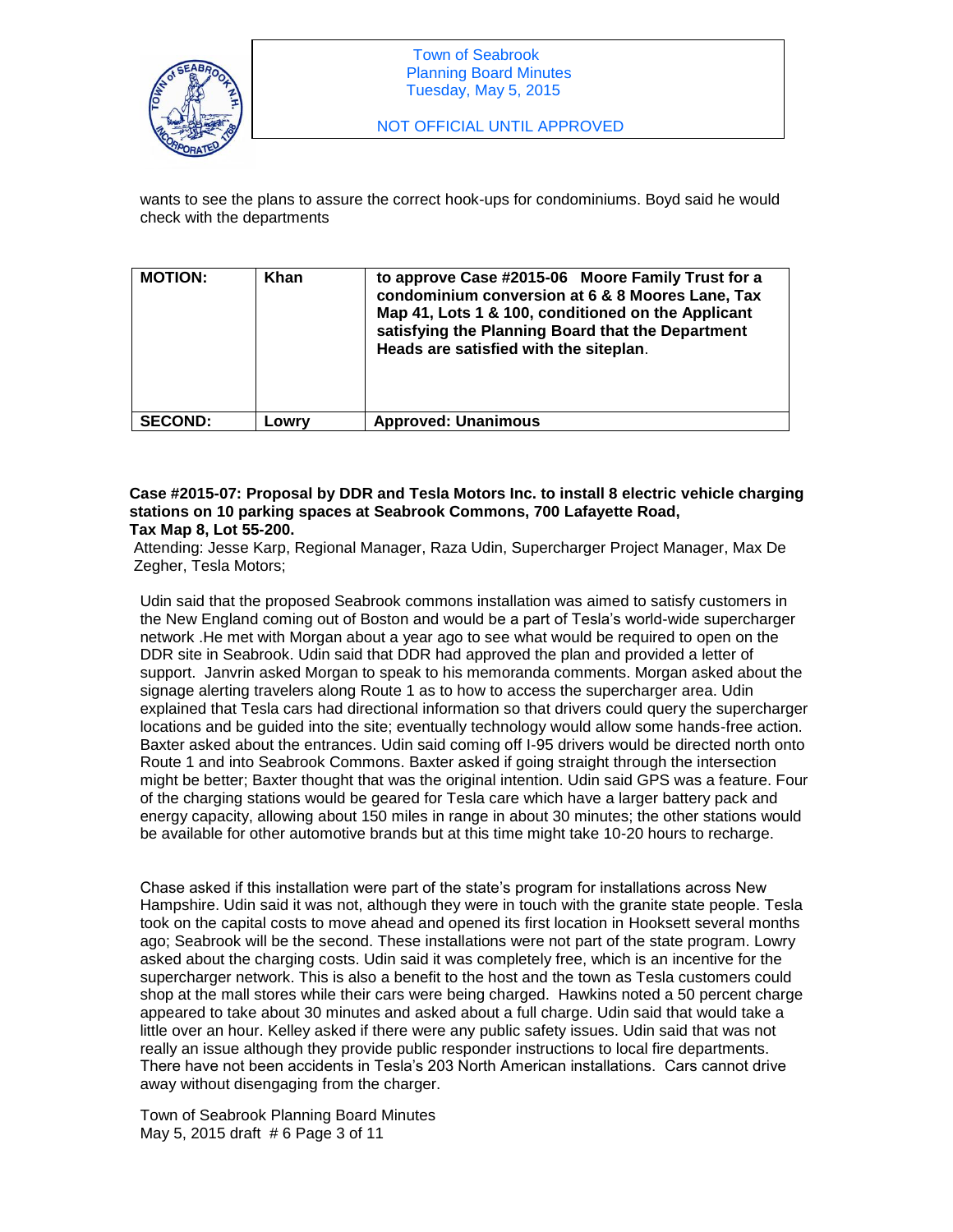

Janvrin asked if DC and not AC was being pumped into the cars. Udin confirmed this stating that there would be a transformer and 4 cabinets. The transformer takes the AC power and converts it into DC ultimately directing this into the cars. The power is not live until the charger is plugged into the car. Janvrin noted that Morgan had asked about lighting. He did not see a photometric grid, but the cut sheets had been provided. Normally the Board required the scope of illumination, but that did not seem necessary because they were in the middle of a parking lot in Zone 2 Commercial. He did not think they would be impacting abutters much, and asked if members felt differently, or if a waiver would be required. Udin noted that there already were other light poles near their location, but they added one pole to assure sufficient lighting late at night. They could provide more information if required. Morgan said the key would be that the lights were pointed down. Udin said they were.

Zalewski asked for existing locations. Udin said at the new Hooksett rest stop and in West Lebanon. Janvrin asked if there were Massachusetts installations. Udin said at the Sagamore Bridge and then in auburn. They try to locate at or on the way to destinations. Chase asked about any enclosures and bollards. Udin said these were in some locations; enclosures were wood fencing on 4 sides. Chase asked about a vehicle going into the fence. Udin said there was not a safety issue – with a breach everything would disconnect. Such an event had not happened. Chase asked what would happen if someone had a heart attack and drove into the installation. Udin wand everything would shut down. Chase asked about the transformer. Udin said the utility company would have the safety specs for the transformer. Janvrin asked if the power lines would be underground. Udin said they would. Chase thought they traveled some distance. Udin said that was because they needed to hook up to adequate power source. Janvrin noted this seemed to be near the SUNOCO.

Hawkins asked if the lighting was the same style and height that was used by DDR. Udin said they were different than the lighting on the property at this time, and referred to the cut sheets. Hawkins asked if there was reason for the difference. Udin said they were using the standard Tesla lights which have a good spread and are energy efficient. Hawkins asked if they had read Seabrook's light pole regulations. Udin said that their lighting specialists would have done so. Janvrin said the cut sheet showed 22 feet. Chase's concern was the precautionary measures to protect the equipment. Udin said they had never had safety issues with the lighting. Lowry asked if the stations would operate 24 hours. Udin said they would. Khan wanted assurance that the fire chief was fully informed. Janvrin said the plans had been distributed to department heads a week ago, so they would be informed for a TRC meeting scheduled for May 11, 2015. Chase was concerned about whether the space for the transformer was adequate i.e. too close to the edge, and thought using an additional parking space might be a good idea. Udin said they were working closely with Unitil in re the transformers and electrical connections. They have reviewed and approved the plan. Chase asked how big the bollards were and what capacity vehicle it could stop.

Janvrin said that the plans had been distributed to department heads. The technical discussion would be addressed at the Technical Review Committee meeting with department heads, and the town planner and peer review civil engineer. The TRC will make recommendations to the Planning Board for changes, if any. Udin asked if that meant the Board was not comfortable in making a decision at this meeting. Tesla would provide any needed information to expedite the process. Janvrin said the Board would look for department head comments. Hawkins explained that after the TRC meeting the Applicant would get the changes or additional information to the Board as quickly as possible, which generally takes some time. The soonest the Board could have that discussion would be Tuesday, May 19. Udin had hoped they could get an approval at

Town of Seabrook Planning Board Minutes May 5, 2015 draft # 6 Page 4 of 11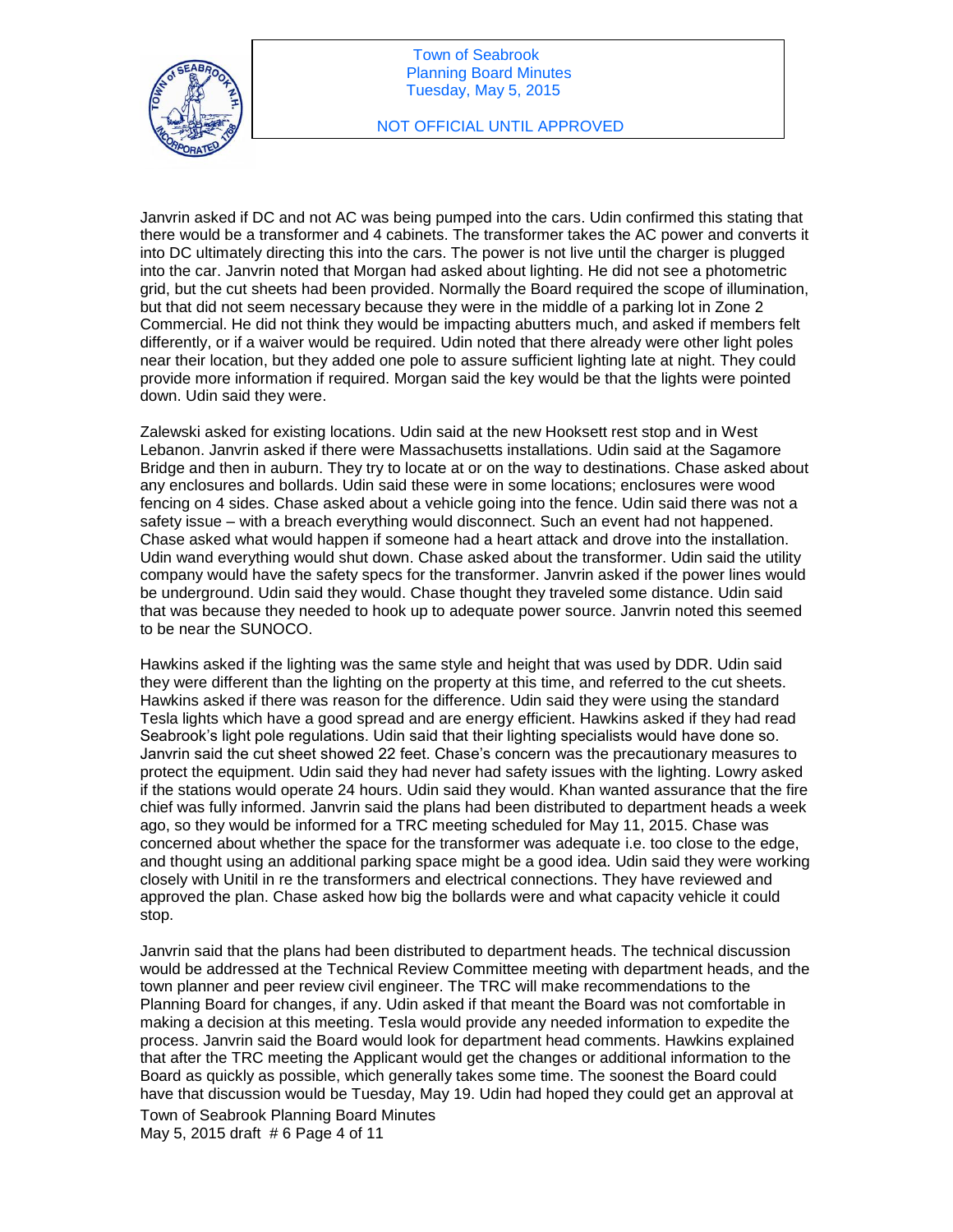

this meeting and then make the TRC recommended changes. Baxter was concerned that there be a sufficient turning radius for trucks entering via a driveway that goes by the Tesla charging units, and proceeding to the back of the Walmart. As well as accounting for bollards. Chase said trucks are not supposed to use that access; he saw one go over the curb. Khan called attention to the approved Outback spill-over parking, noting that at their opening all the spots were filled. Hawkins said that DDR built parking sufficient for 450,000 square feet i.e. all of the shopping center stores. Baxter said this had to be looked at because trucks were cutting the corner. Chase asked if there had been assigned parking spaces for Outback. Udin said that DDR had provided the parking detail. Baxter said it probably depended on the tenant(s) needs. If there were a problem they would go back to the shopping center owner for a resolution. Udin said there would be some dedicated spaces for the Tesla operation.

Zalewski asked about the cable locations and if there was high voltage. Karp explained how the cables would be laid. Udin asked if they needed to prepare for the TRC meeting. Janvrin said the department heads would be asking similar questions in greater detail.

### **Janvrin scheduled the TRC for Monday, May 11, 2015 at 10 AM in Seabrook Town Hall. He continued Case #2015-07 to May 19, 2015 in Seabrook Town Hall.**

| <b>MOTION:</b> | Khan          | to accept Case # 2015-07 as administratively complete<br>for jurisdiction and deliberation. |
|----------------|---------------|---------------------------------------------------------------------------------------------|
| <b>SECOND:</b> | <b>Kelley</b> | Approved: Chase, Hawkins, Khan, Lowry, Baxter,<br>Kelley, Janvrin                           |

Khan said that because of the safety and first responder elements in Case #2015-07, he asked for a letter from the Fire Chief confirming that he had reviewed and was ok with this plan. Hawkins said the Town Manager should be asked to assure that the Fire Chief would be at the TRC meeting. Janvrin will speak with the Town Manager. Udin said they had first responder materials and he would organize them with the Fire Department.

# **OTHER BUSINESS PLANNING BOARD PROCEDURES**

Janvrin asked Hawkins to lead this discussion. Hawkins said the procedures had been under review. One of the changes was to distribute siteplans to department heads following the receipt of the application in the Planning Board Office, and to set the TRC date at the same time. It was also recommended that the proposed procedures be reviewed line by line with Wayne Morrill and Henry Boyd to get their feedback. This was done. One of the items discussed was that Hampton's process was different in that they have the technical review prior to the first Planning Board meeting. That way the Board would receive a "cleaner" planset for which some technical issues would reflect the TRC discussion. The public notice would be posted at the same time. There were differing opinions about this proposed change; it would be worth trying out on a case to see how it would work. The Planning Board meeting would be scheduled with enough time get the changes made on the plan and the TRC comments circulated. Hawkins thought this might reduce the case processing time. He asked if Board members saw problems.

Baxter thought that having the technical issues looked at in advance of the Board meeting would take some of the burden off the Planning Board. He favored this change, and thought it would

Town of Seabrook Planning Board Minutes May 5, 2015 draft # 6 Page 5 of 11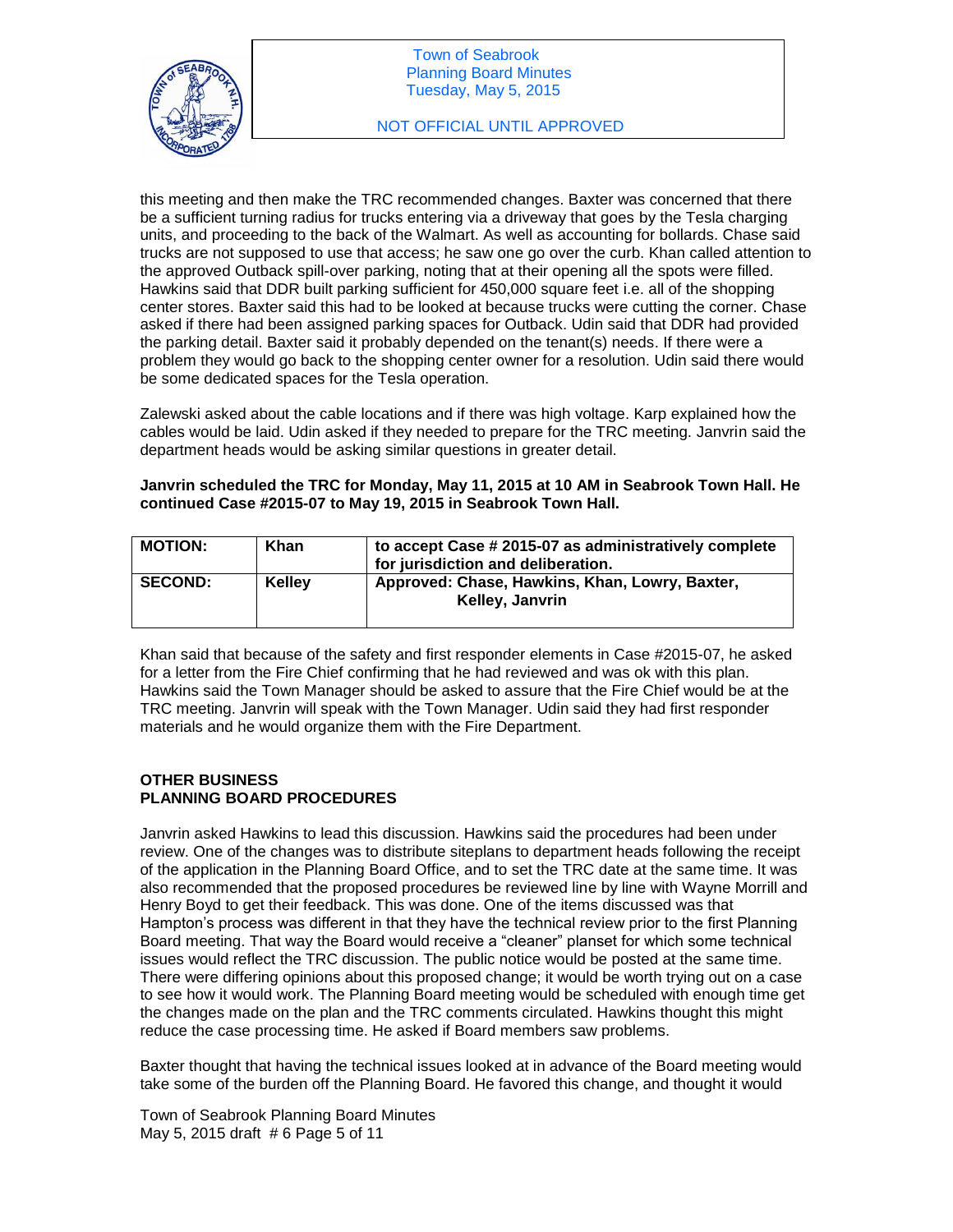

save time. Hawkins thought that cases that weren't too big might be accepted and approved in the same meeting. He noted that currently there is a month between the first and second Planning Board meeting. Lowry also thought this would save time as applicants are always looking for faster approval. Janvrin said there would have to be a determination as to which cases needed TRC, or would all cases be sent to the TRC. He asked Morgan's view. Morgan said this would have to be clarified. Khan said if the TRC settled all the issues, and the Board had that report, there wouldn't be much for the Board to do. Hawkins pointed out the TRC did not handle traffic, landscaping or parking, so there were still things for the Board to attend to. There were no qualified board members who could evaluate technical details like whether the drainage was designed and installed properly. The engineering input is needed; that is the job of the engineer, the TRC, and the Town Planner. The board's job was to ask questions and make sure that the public heard the responses about what was going on. .

Khan was concerned about the Board not seeing the plan first; perhaps it could be tried out. Hawkins said he was not recommending the change until how it worked could be evaluated. They needed to look at the time it would take to review the changes before bringing a revision to the Board. Hawkins liked the idea and thought it might cut 3 weeks off the process, and wanted to take another look at the process to see if it could be made more efficient for smaller cases. He thought such a process could have applied to the Tesla project. Hawkins said that guidelines were needed as to what projects require technical review Of course, if a DDR was submitted it would take many months to process. Zalewski cautioned that the people that would have to review plans were very busy. He suggested that setting one day a month for TRC could be a time that several plans could be reviewed. At least 10 days notice would be appreciated. A DDR might take longer. Hawkins said there were several TRC's for the DDR project. Hawkins thought a standing TRC date in the month might be a good idea. It could be cancelled if there were nothing to review. Zalewski said it was tough to get everyone together. Hawkins said there were about 30 days from the date the application comes in to the first Planning Board for department head review. Zalewski liked the idea of a monthly review. Khan thought that would result in a better product. It couldn't be the Monday before the Board meeting, but it could be the  $3^{rd}$  Monday of the month. Zalewski wanted at least 2 weeks' notice of the date.

Janvrin pointed out that when Cases #2015-06 and #2015-07 were submitted they were sent out with a notice that unless the Planning Board determined otherwise the TRC meeting would be on May 11. Department heads were asked to notify the secretary if there were immediate issues. Hawkins noted that Morgan might not be able to review the plans timely for an immediate decision as to whether a case needed TRC. He thought Zalewski could be helpful. Morgan said that if plans were submitted electronically, a decision would be made pretty quickly. Janvrin said it had been suggestion that that decision be made by Morgan, Friberg and Zalewski. Chase said the Board could always make a change. Janvrin thought that department heads could say if a tech review was needed. Janvrin wanted feedback from TRC. Hawkins liked TRC one day a month; applicants would know the expectation. They would have to have their plans in three weeks before the TRC or they would have to wait for the next month. Zalewski said that people have to plan for vacations and the like. Hawkins said the calendar would be published in advanced. Janvrin asked Morgan to pose the question to the TRC.

Hawkins said another idea was to have the paper plans submitted with the application, but all other changes would be provided electronically until the final plan which could be signed by the Chair. It would be up to Morgan, Zalewski, and Friberg to assure that the changes appeared on the pdf digital plans. This would cut down on a lot of paper; the applicant would also be required to send a letter to the Board detailing the changes that had been made. Janvrin said that the files today have the first, last and in between copies of plans, which can take up a lot of space. The

Town of Seabrook Planning Board Minutes May 5, 2015 draft # 6 Page 6 of 11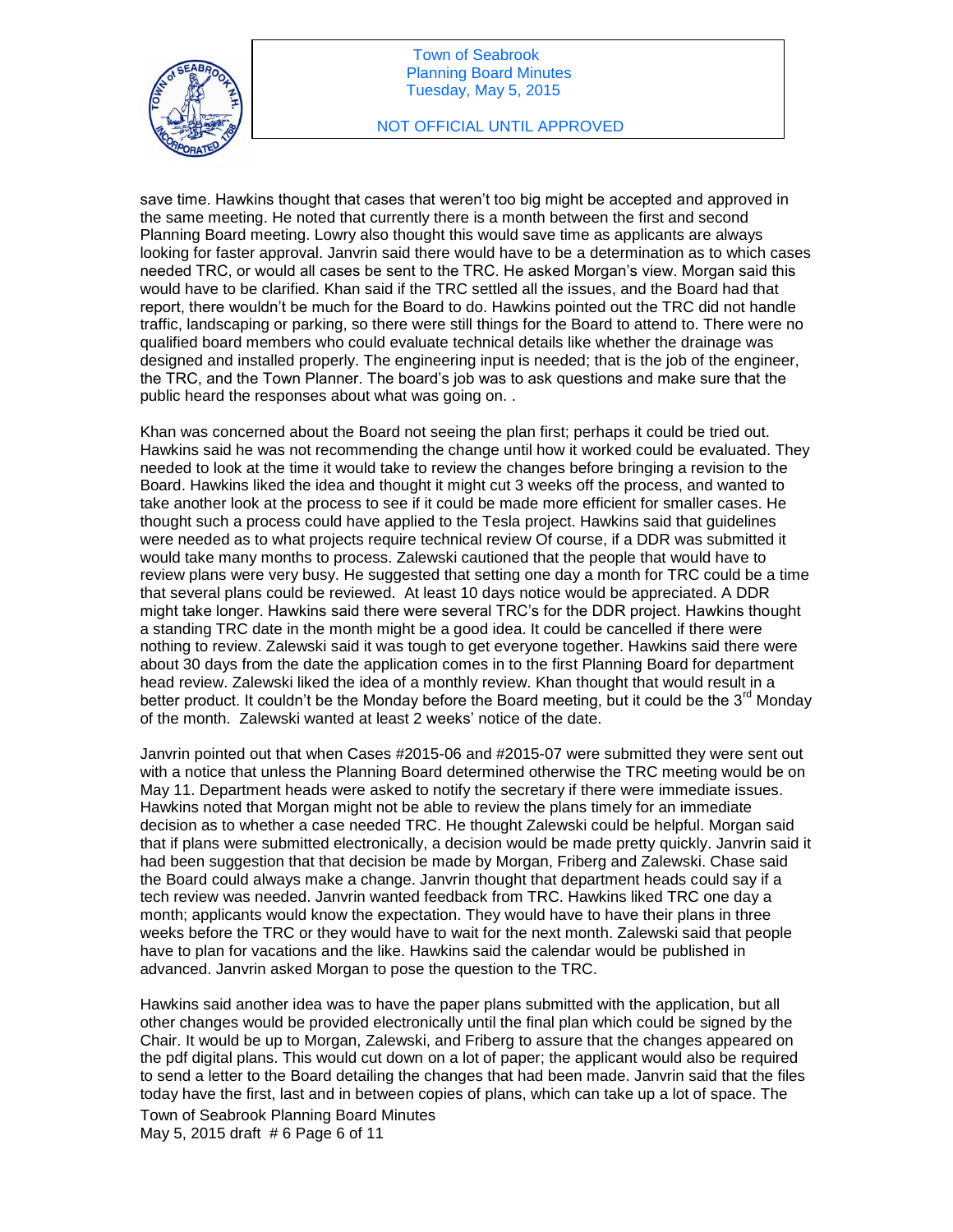

interim plans were not necessary. Khan wondered if having plan copies would assist the Board of Selectmen. Hawkins noted that the Building Department had every plan.

## **ZONING ISSUE**

Janvrin recalled that the 2015 Section 16 zoning warrant language was approved by the voters. During the process, but prior to that vote, Gordon Leedy of VHB pointed out that [a certain exception] that had been discussed somehow had been omitted from the proposed language. There was insufficient time to correct this omission for the warrant. At the last Zoning Board of Adjustment meeting, Leedy submitted a variance on behalf of the Seabrook Racetrack which, in a contentious discussion, was denied. At the request of the Town Manager, Morgan, Hawkins, and Janvrin last week met with Mr Kane (representing the Racetrack), to understand what they were trying to do in light of the zoning revision which prohibits certain aspects of what they want to do. Janvrin asked Morgan to outline the request. Morgan explained that there were a lot of elements that were a part of the zoning warrant discussion, nearly all of which were a part of the warrant; a small piece was accidentally omitted.

Morgan said the resolution was not quite in place. The question was how to treat this potential applicant who would bring a fairly ambitious and extensive project to Seabrook. The zoning could not be changed until the fall, and only temporarily until the 2016 Town Meeting. He thought that Leedy had been present earlier in this meeting. Janvrin said that Leedy had been told that the Board could not consider anything without an application, but he provided certain drawings (without a formal application). They were asking the ZBA for a process to move forward for that particular site, and Morgan thought there was a substantial consensus for the concept. Janvrin said the idea was that the ZBA would be asked to allow the Planning Board to speak to what would be appropriate for that site based on what the Board had intended the zoning warrant to say. Janvrin said that the intent in the discussion at two Board Meetings was that the Planning Board would not allow storage or use of hazardous material or waste in containers of more than 5 gallons, unless there were a SWPP in place for that site specific that could be reviewed by the Planning Board. Essentially, on a site specific basis they were asking the Planning Board to send some form of representation to the ZBA to advocate this on their behalf

Janvrin understood that everyone attending the emotional ZBA meeting had concerns, and that the Applicant would be asking the ZBA for a rehearing. He thought it might be a good idea for the Planning Board to at least consider the Seabrook Racetrack request. However, this might leave a legal vacuum requiring the Planning Board to consult legal council to advise or represent the Planning Board in re the ZBA. It would take a vote of the Planning Board to decide if wanted to wait out the issue without taking action, or to authorize council to advise and represent the Planning Board before the ZBA. He asked for Hawkins' view. Hawkins said he had sat in on every discussion in re the aquifer protection zone ordinance, many of which were focused on container content and size. During the public hearing it was brought to the Board's attention that the proposed language was highly restrictive; the Board agreed. The person making that comment provided wording to make a change. At that public meeting the discussion was that if someone wanted to use containers greater than 5 gallons it would be as a conditional use permit.

Hawkins explained that the tough restrictions recognized that a 5 gallon spill would not be a problem, but there were lots of area where chemicals would not be moving. The Planning Board could review if they had a proper containment system. For example, US Foods made a very detailed presentation with respect to diesel fuel and the 4 levels of containment that they would introduce. The Board and the NHDES was considered this a very good system, provided the site specific proposal was reviewed. This could happen only if there would be a proper review of the

Town of Seabrook Planning Board Minutes May 5, 2015 draft # 6 Page 7 of 11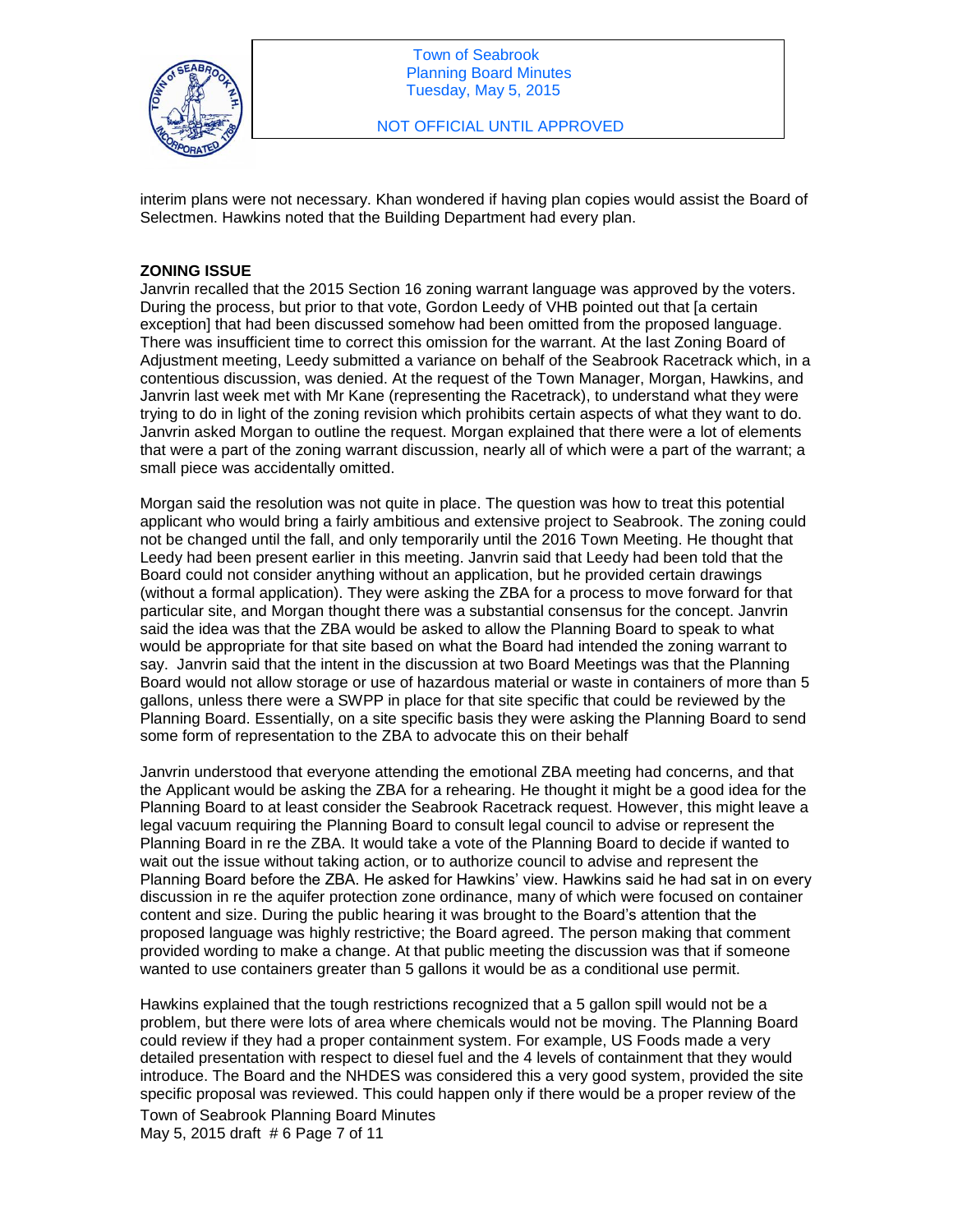

### NOT OFFICIAL UNTIL APPROVED

system engineering at the Planning Board level. The Seabrook Raceway people want to go back to the ZBA and ask if they would allow for the Planning Board to go through the same type of systematic review as was done for US Foods. The Planning Board's consultant agreed that that was a legitimate approach. Hawkins felt that the restrictions were very strong, and no provision was made for exceptions in the ordinance language. There are ways to contain things being used in industrial processes; it would not be about allowing 30,000 gallon ranks. The Applicant would be asking the ZBA to allow the Planning Board to have jurisdictional review of how the protections would be engineered, with protection against spills It would be inappropriate for the Planning Board to go to the ZBA to say it would be in favor of the ZBA making this change. The Planning Board could consult with its council about the way such a change could be made. The Planning Board would have responsibility for doing such a review during its own proceeding. Hawkins commented that he would rather have an industrial development use in an industrial zone, noting that a retail development would only make the traffic problems at the intersection of Routes 1 and 107 worse. He wanted to work with the Raceway people, but that would mean that the Planning Board would have to be willing to accept that responsibility if the ZBA were inclined to approve this.

Morgan liked the project and its lower level of challenge, at least initially. It would bring industry, jobs and taxpayer dollars. When Khan met with the Town Manager and a representative of the development group earlier this year, they were clear that the town's interest was to protect the water supply. The purpose of discussions earlier in the year about changing language in the Aquifer Protection Overlay District was to protect the town's water supply for the town's future and not to accommodate any developer. Perhaps some mistakes were made, but that did not mean that the Planning Board had to go beyond what it would do in the ordinary course. Khan felt strongly that it was the developer's responsibility to present their project for review, noting that there had been several discussions but to his knowledge there had been no formal written submission until now. People paying the taxes don't have issues, except that for three months they hear that something will be built, but they did now know what that would be because the developer had not submitted the plan for what they want to build. He had serious doubts about the intentions. The Board is there to do its job, not to accommodate a developer.

Hawkins said there had been multiple discussions about this property for about a year during the developer had laid out its ideas on paper in terms of the type of buildings they would propose for the property. There had been steady communications including three separate potential proposals, including a warehouse system, an athletic facility, and now manufacturing where they had drawings laid out to show their thinking. The first did not materialize, and they came back with another concept. The Town Manager participated in the talks. Khan liked the project concept because the town did not have to provide that many services. At the same time, it was not mistakes when the Board was doing its job. Hawkins said he was not alleging big mistakes, but the Board did not get it perfect because it was far too rigid in one aspect. There were ways to engineer solutions. The Board always had the option of saying "no" even if it chose to change the ordinance for a conditional use next year. If something was dangerous it would not be allowed. But is something was not particularly dangerous to the groundwater, the board had to ask itself if what it did made sense. Hawkins thought it did not.

Khan asked if the town could do a special [town meeting]. Morgan said it could be done. He thought that Janvrin's proposal was practical. Khan did not want to send an attorney as a representative to the ZBA. As an elected Selectman, the people should know what he thinks. A joint meeting with the opportunity to ask questions would be a different thing. Hawkins pointed out that the Planning Board takes many votes, and sometimes a member votes no; that is the nature of a Board. The attorney would not represent each member individually. If there is a specific issue

Town of Seabrook Planning Board Minutes May 5, 2015 draft # 6 Page 8 of 11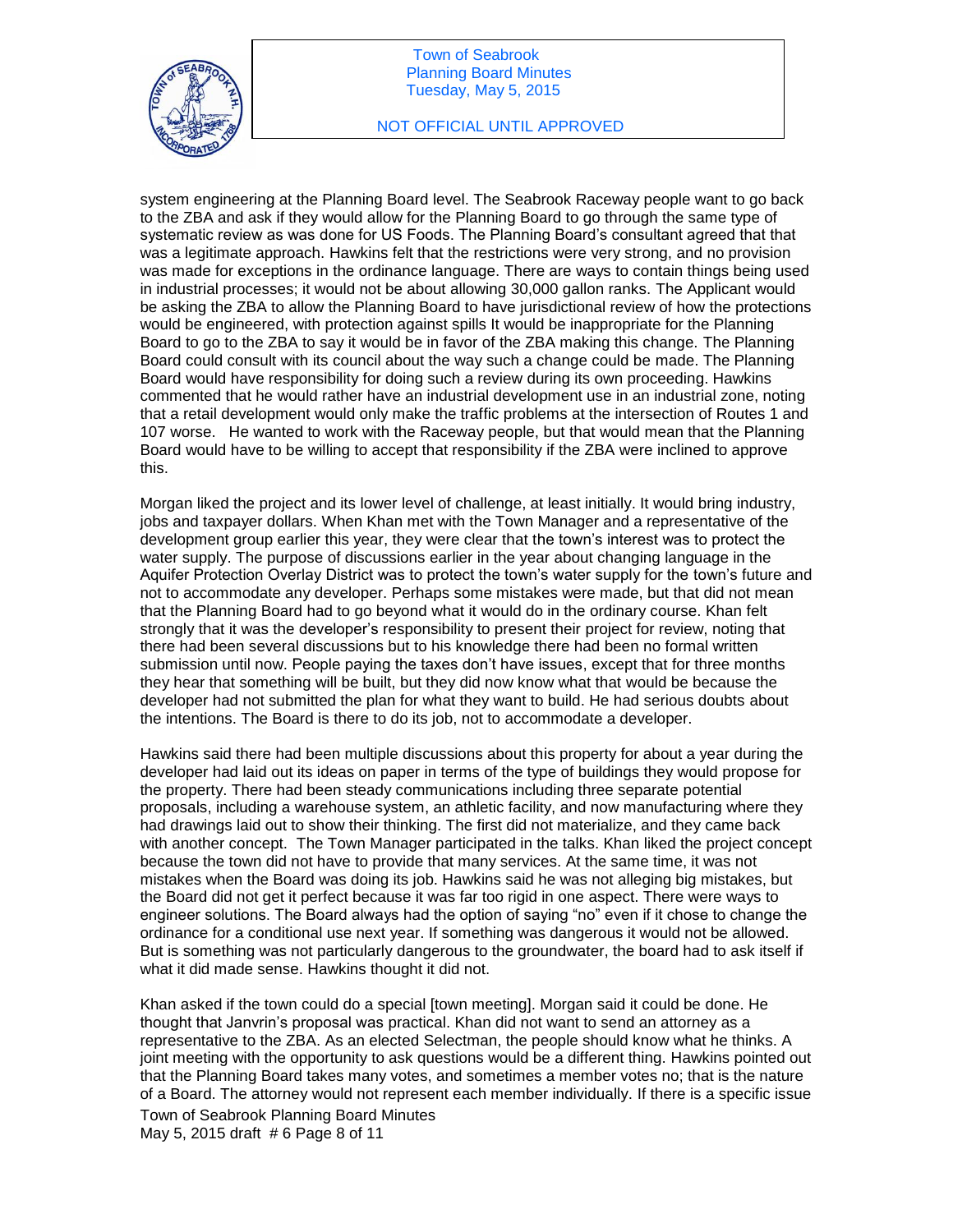

that the member wants discussed, the attorney needs to know that. When a Board hires an attorney it is to represent the Board, not individuals. The Board would be asking the attorney for an opinion on how to go about effecting a solution. Morgan's understanding was that the Planning Board would take as long as it needed to scrutinize a [proposed system review].

Lowry commented that in the past there have been joint meetings of the Planning Board and the ZBA. Khan said that there were many discussions even late nights while the Planning Board was doing its job. He did not want to say it made a mistake. Hawkins had no problem citing a mistake, and he had been in every meeting. Morgan recalled that during the discussions most of the issues for the warrant language were addressed. The statutory time just ran out, and the Board chose to be more strict in protecting the aquifer, knowing that it could address the last items next year. His fear was that an Applicant was getting nowhere and the town could end up with a much less desirable development. Chase asked what would happen if there were a joint meeting. Morgan did not think that would solve the problem. Janvrin said there was also a timing issue in that the ZBA appeal period was 20 days. He understood that the Applicant had already filed for a rehearing. Given the need for notices, the ZBA would probably not have the rehearing until June. If the Planning Board were to vote to have representation before the ZBA, it should make that determination quickly in order to timely communicate its intent with that attorney. This would require a non-meeting(s) with the attorney under RSA 91A.

Chase asked how an attorney could have a resolution if the Boards could not meet, and what the differences were between the Planning Board and the ZBA. Khan asked how a special town meeting would be convened. Janvrin said a petition could be filed by a sufficient number of citizens. Morgan said they would run into timing problems for this situation. Chase thought there had to be a way to resolve the problem. Janvrin noted that when the ZBA asked what type of chemicals and the volume, the Applicant did not have an answer saying it was confidential to the ultimate tenant. Hawkins asked who would give a go ahead if there is to be no talk about the chemicals, the company, and the process. He understood that they would now agree to disclose that information. In response to Khan's question, Hawkins said when the ZBA says "no" they are done, unless something changes in the zoning which would not happen until next year. Khan commented that in 2008 there was a joint meeting in re DDR, and an issue was resolved; he thought it would be a fruitful step. Hawkins would be in favor of a special town meeting. Morgan said before thinking about a special meeting, the language for the change in the zoning ordinance had to be in place. Zalewski asked if the state allowed for a special meeting; Janvrin said by petition of the call of the Board of Selectmen.

Morgan thought that Janvrin's original proposal was doable in a reasonable timeframe. Janvrin commented that in the discussion with the developer last week, it was pointed out that knowing the chemicals and the SEPP plan, the process, and the company information was essential for the Planning Board to go forward. Baxter emphasized the need to know about the business and how it proposed to operate. Khan had talked with the Town Manager recommending that the developer disclose the essentials of the business to the Board of Selectmen and the Planning Board. Morgan said the company assembles cardboard boxes and had been doing this in the Rochester area for some time. They use glue and paint, which would be a lot easier than dealing with diesel fuel. Chase asked if they would want to go forward before the zoning issue could be changed. Morgan thought they would have some kind of deadline. Then the cardboard company might go away and be replaced by a less desirable proposal. Chase asked if there were a way to allow them to go forward. Janvrin said the ZBA held the key to that; he was not sure that the ZBA was poised to make the determination about the adequacy of the SWPP. Hawkins said the ZBA would be asked to turn jurisdiction re the SWPP over to the Planning Board where the town planner, engineer and the code enforcement officer would be involved in the technical evaluation.

Town of Seabrook Planning Board Minutes May 5, 2015 draft # 6 Page 9 of 11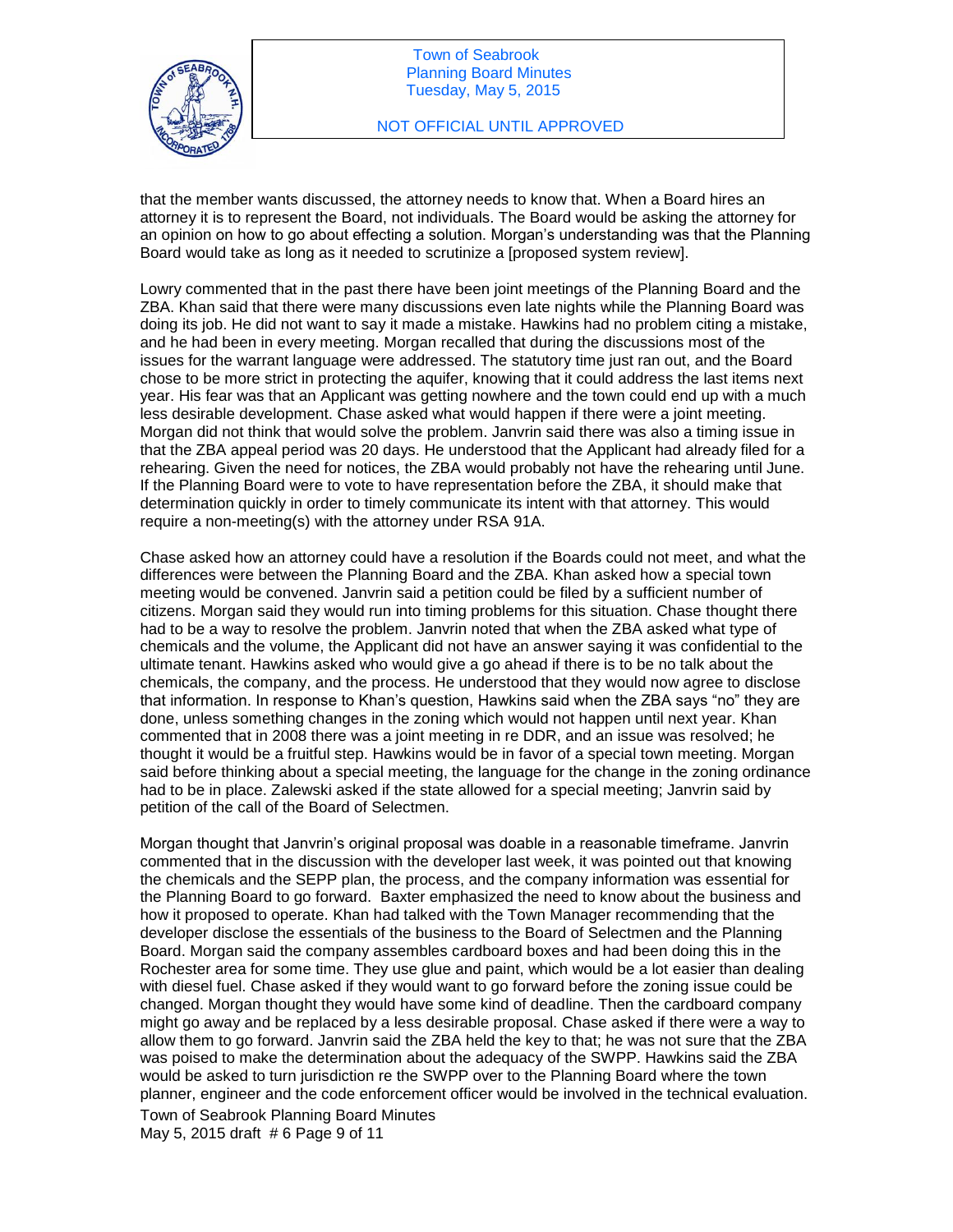

### NOT OFFICIAL UNTIL APPROVED

Angeljean Chiaramida of the Newburyport News thought that the ZBA and the Planning Board had different spheres of responsibility. It would be confusing if the ZBA were to transfer its responsibility to the Planning Board. She asked what kind of precedent that would set. Hawkins said that by September the zoning language could be changed. Morgan explained that if the Planning Board made that change in the fall, the new language would temporarily be in place, at least until the next Town Meeting. Chiaramida said it sounded like the Planning Board wanted to begin speaking with the developer while the language issue was being fixed. Hawkins said the developer had appealed the ZBA decision with the intent of providing the ZBA with essential information not originally presented. They would request that the ZBA defer the question of what chemicals and quantities would be allowed to be decided through the Planning Board's usual process. Chiaramida understood that one reason for the developer to appeal the ZBA decision was that they had new information to present. Morgan said that could be several grounds, now information was one of them. Chiaramida asked what would happen if the ZBA said it would not turn over any decision to the Planning Board. Hawkins said that would mean discussion would end. Chiaramida said it sounded like jurisdiction was being passed from one Board to another. Hawkins said the message was that the Planning Board would accept jurisdiction if the ZBA granted the requested variance. Hawkins said if the ZBA granted what the developer was asking, the Planning Board would accept jurisdiction [in re the SWPP]. Chiaramida thought the ZBA had very little jurisdiction and had to address 5 elements.

Hawkins said the reason for discussion at this meeting was because the Planning Board needed legal counsel as to what was appropriate to do. He thought this Board could acknowledge that the ordinance as written was too restrictive, and not entirely as intended. Also to explain that when the warrant language came back, it was too late to make the intended adjustment in time for the Town Meeting vote; there were a few things to be adjusted in the future. Chiaramida commented that this would be a legal precedent. Hawkins said not everything that the Board did was a legal precedent. There were reasons why the board might address something one way and a different way another time. Janvrin commented that subsequent to having the new zoning language approved, the Board did update related spill protection language in the site plan and subdivision regulations.

Janvrin did not think it appropriate to call the Board's legal counsel for an opinion based on his wanting to know. Rather such a request should come from the full Board. Baxter asked about the timing. Hawkins said the opinion would be needed in about a month. Janvrin said RSA 91-A was specific as to non-meetings. If the Board wanted to meet with counsel a time would be set, so that any or all members could attend. Morgan said the Chair could have a phone call with counsel and report back to the Board. Janvrin asked what would be the question for counsel. Baxter said it should be how to legally do what had been proposed. Janvrin said with the consensus of the Board, he would be comfortable calling the attorney and seeking a memorandum for the Board. Hawkins said a meeting with counsel could be convened if Janvrin thought that necessary. Chase was concerned that there might be several steps to take, and not enough time. Morgan said the ZBA would need 2 meetings – one to rule on the appeal for a rehearing, and if granted, another meeting to hear the testimony. Janvrin commented there were 3 Planning Board meetings in the interim. Also at some point it might seem appropriate for a Planning Board representative to go to the ZBA; he favored counsel in that event if only to have a Board member have to recuse themselves from hearing the Planning Board case.